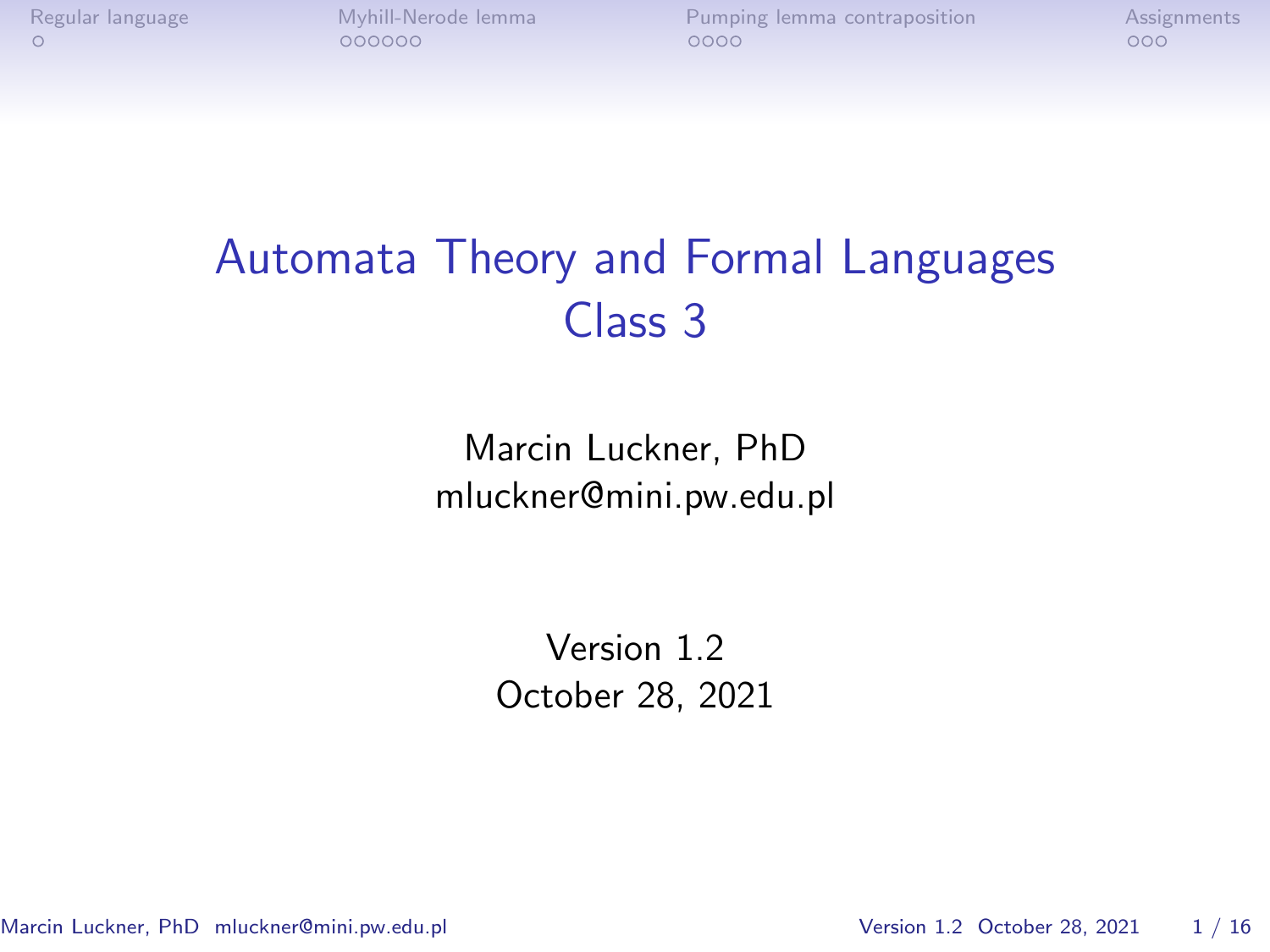<span id="page-1-0"></span>

# Regular language

- A regular language is a language generated by a regular expression.
- To show that a language is regular one can:
	- create a regular expression,
	- use the Myhill-Nerode lemma.
- To show that a language is not regular one can:
	- use the pumping lemma contraposition,
	- use the Myhill-Nerode lemma.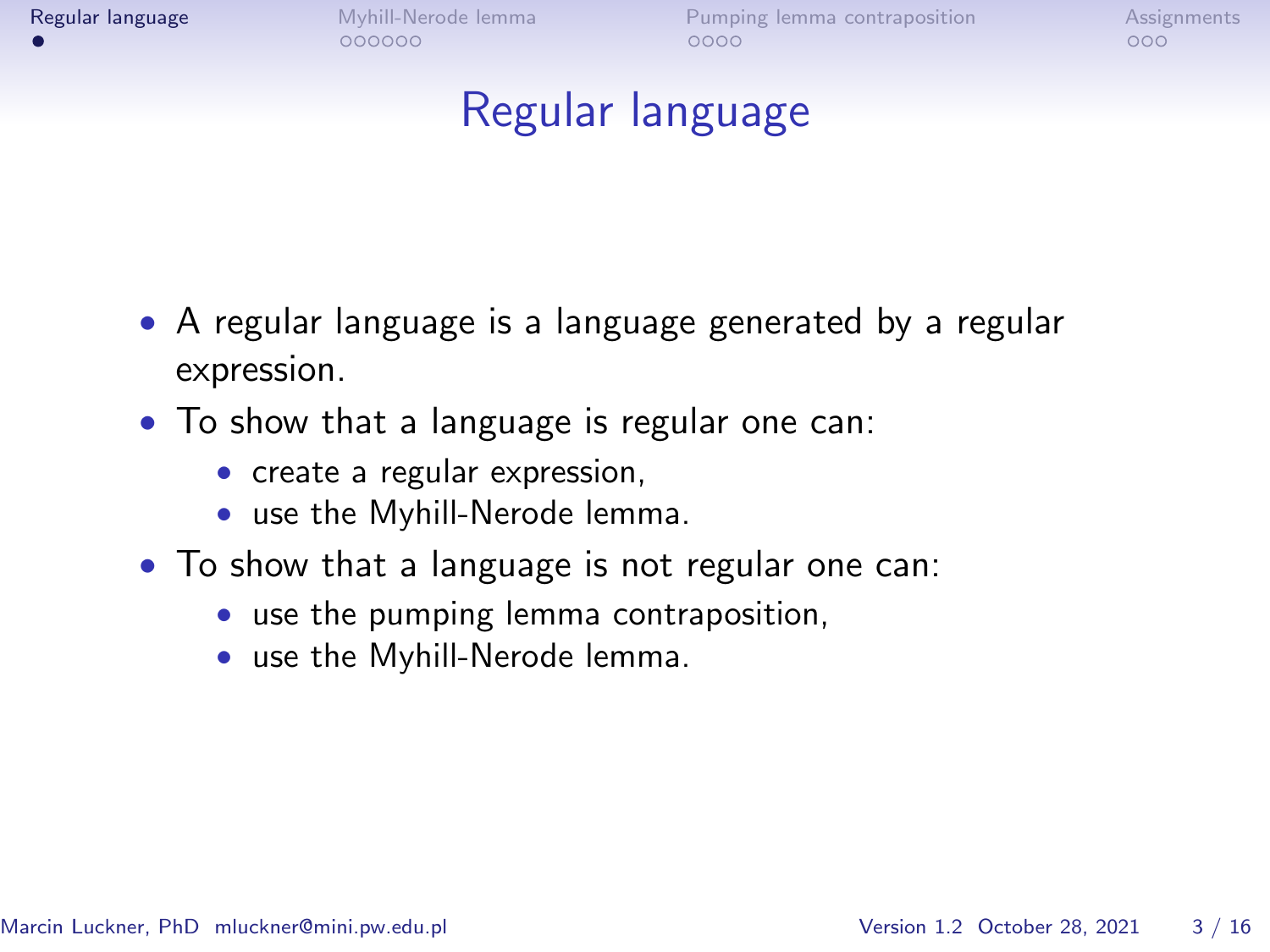<span id="page-2-0"></span>

#### Myhill-Nerode lemma

#### Myhill-Nerode lemma

Language L is regular if and only if relation  $R_L$  induced by language L has the finite number of equivalence classes.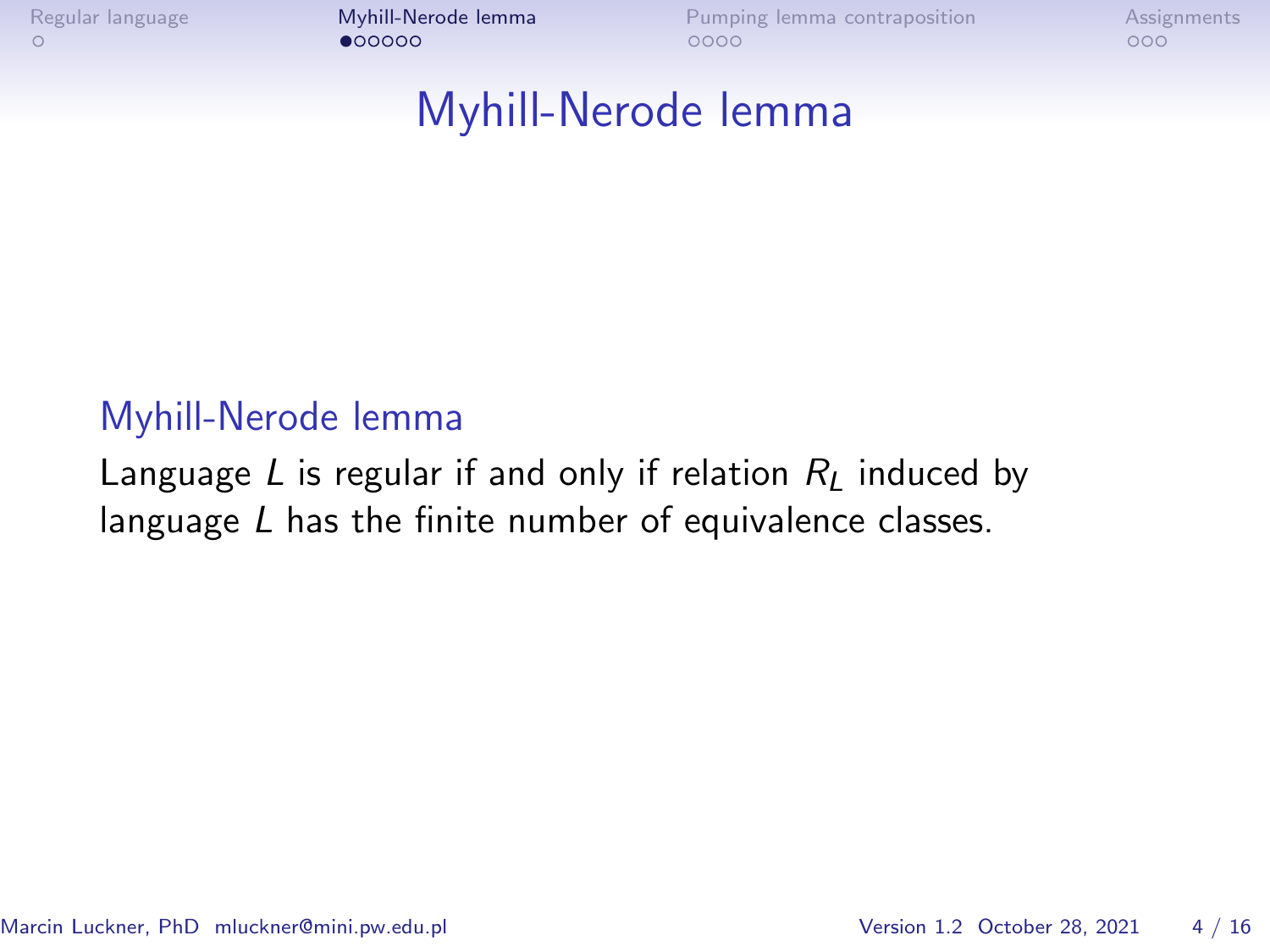### Myhill-Nerode lemma - example I

- Use Myhill-Nerode theorem to prove that the following language is regular
	- The language L over alphabet  $\Sigma = \{a, b\}$  without three adjacent identical letters. aabbaa ∈ L, aaab  $\notin L$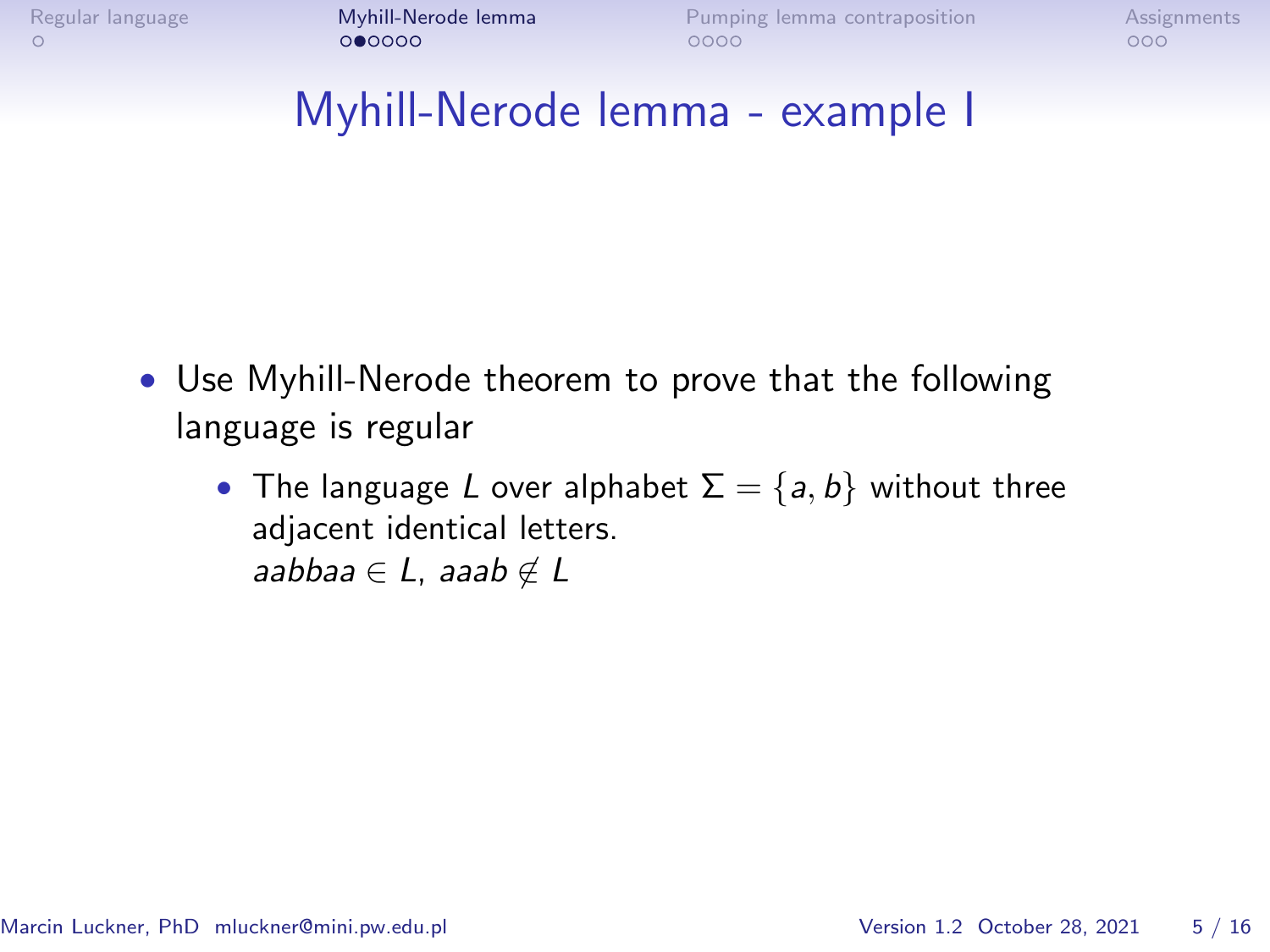# Myhill-Nerode lemma - example II

- Let us name the equivalence classes:
	- $A_a$  words in L that end with a single a  $A_{aa}$  words in L that end with a double a  $A_b$  words in L that end with a single b  $A_{bb}$  words in L that end with a double b  $A_{\epsilon} {\{\epsilon\}}$  $A_R$  words that are not in L
- The union of the classes covers  $\Sigma^*$ :
	- A word from the language must end with  $a$ ,  $aa$ ,  $b$ ,  $bb$  or be the empty word  $\epsilon$
	- All other words are in  $A_R$ .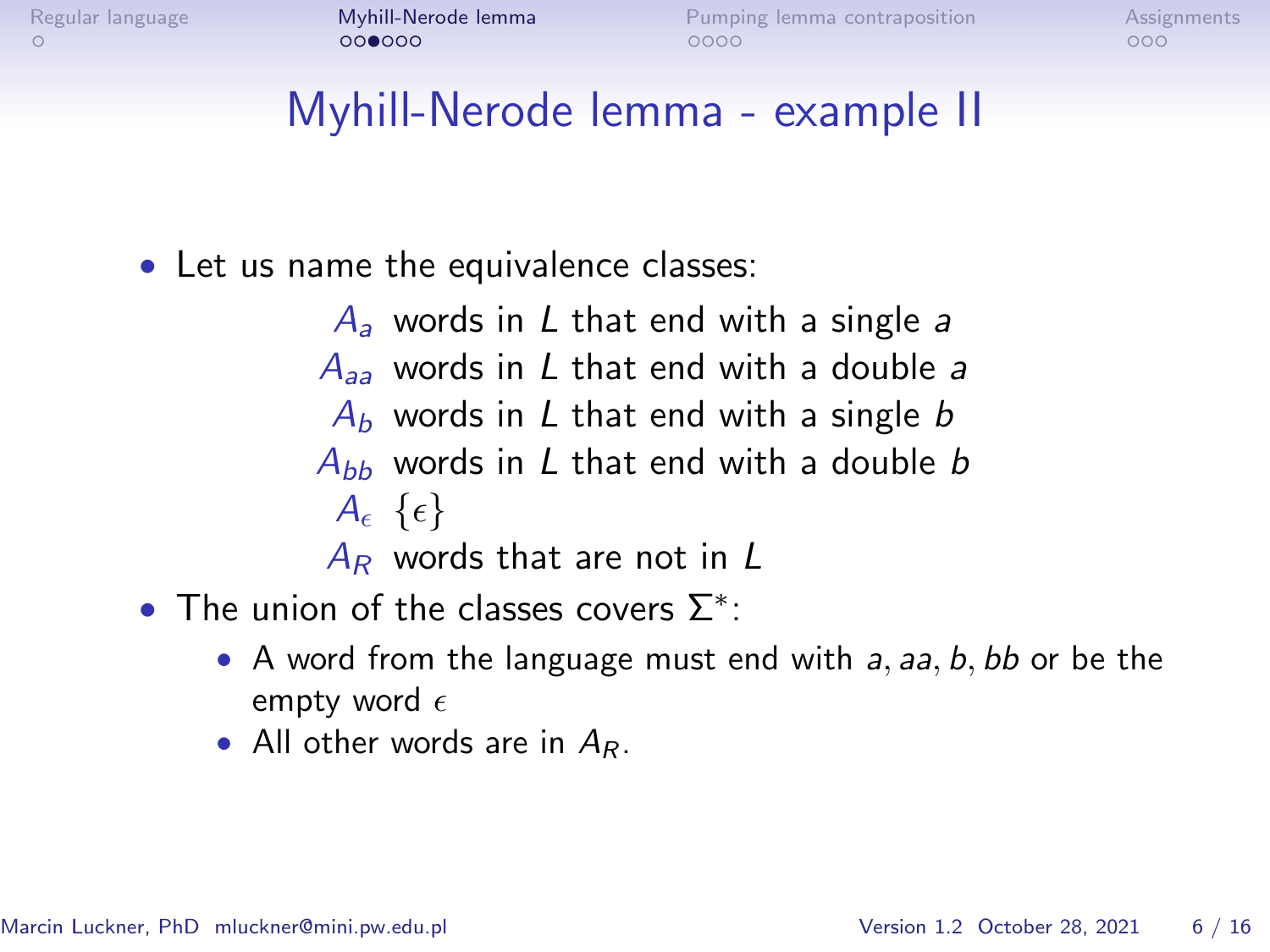### Myhill-Nerode lemma - example III

• Elements from the same class are in the relation:

 $A_3$   $\forall w \in A_3$ wz  $\in L \iff$  $z \in L \wedge z$  starts with not more than one a  $A_{33}$   $\forall w \in A_{33}$   $wz \in L \iff$  $z \in I \wedge z$  does not start with a  $A_b \forall w \in A_b w z \in L \iff$  $z \in L \wedge z$  starts with not more than one b  $A_{bb}$   $\forall w \in A_{bb}$ wz  $\in L \iff$  $z \in I \wedge z$  does not start with b  $A_{\epsilon}$   $\forall w \in A_{\epsilon}$ wz  $\in L \iff z \in L$  $A_R$   $\forall w \in A_Rwz \in L \iff z \in \emptyset$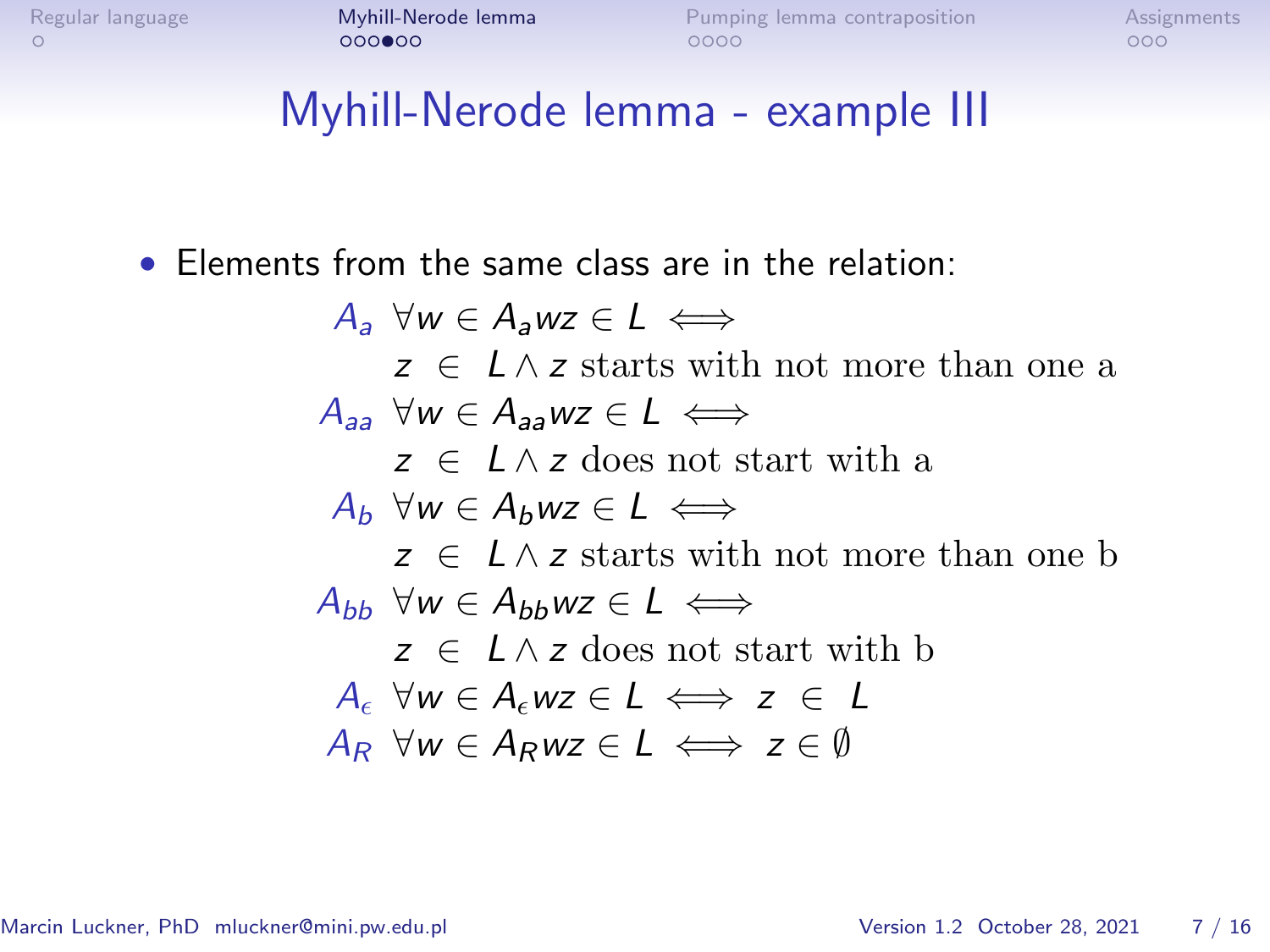# Myhill-Nerode lemma - example IV

- Elements from other classes are not in the relation.
- It is enough to find z that attached to a word from one class creates a word from L and attached to a word from another class creates a word outside L.
- $A_a$  $A_{aa}$ :  $z = a$
- $A_a$ ,  $A_b$ :  $z = aa$
- $A_3, A_{bb}$ :  $z = aa$
- $A_3$ ,  $A_4$ :  $z = aa$
- $A_4 A_5$ :  $z = a$
- $A_{aa}A_b$ :  $z = a$
- $A_{aa}$ ,  $A_{bb}$ :  $z = a$
- $A_{22}$ ,  $A_{6}$ :  $z = a$
- $A_{22}$ ,  $A_{R}$ :  $z = \epsilon$
- $A_h$ ,  $A_{hh}$ :  $z = b$ 
	- $A_b, A_\epsilon$ :  $z = bb$
- $A_b$ ,  $A_p$ :  $z = b$
- $A_{bb}$ ,  $A_{c}$ :  $z = b$
- $A_{bb}$ ,  $A_{P}$ :  $z = \epsilon$
- $A_{\epsilon}$ ,  $A_{R}$ :  $z = \epsilon$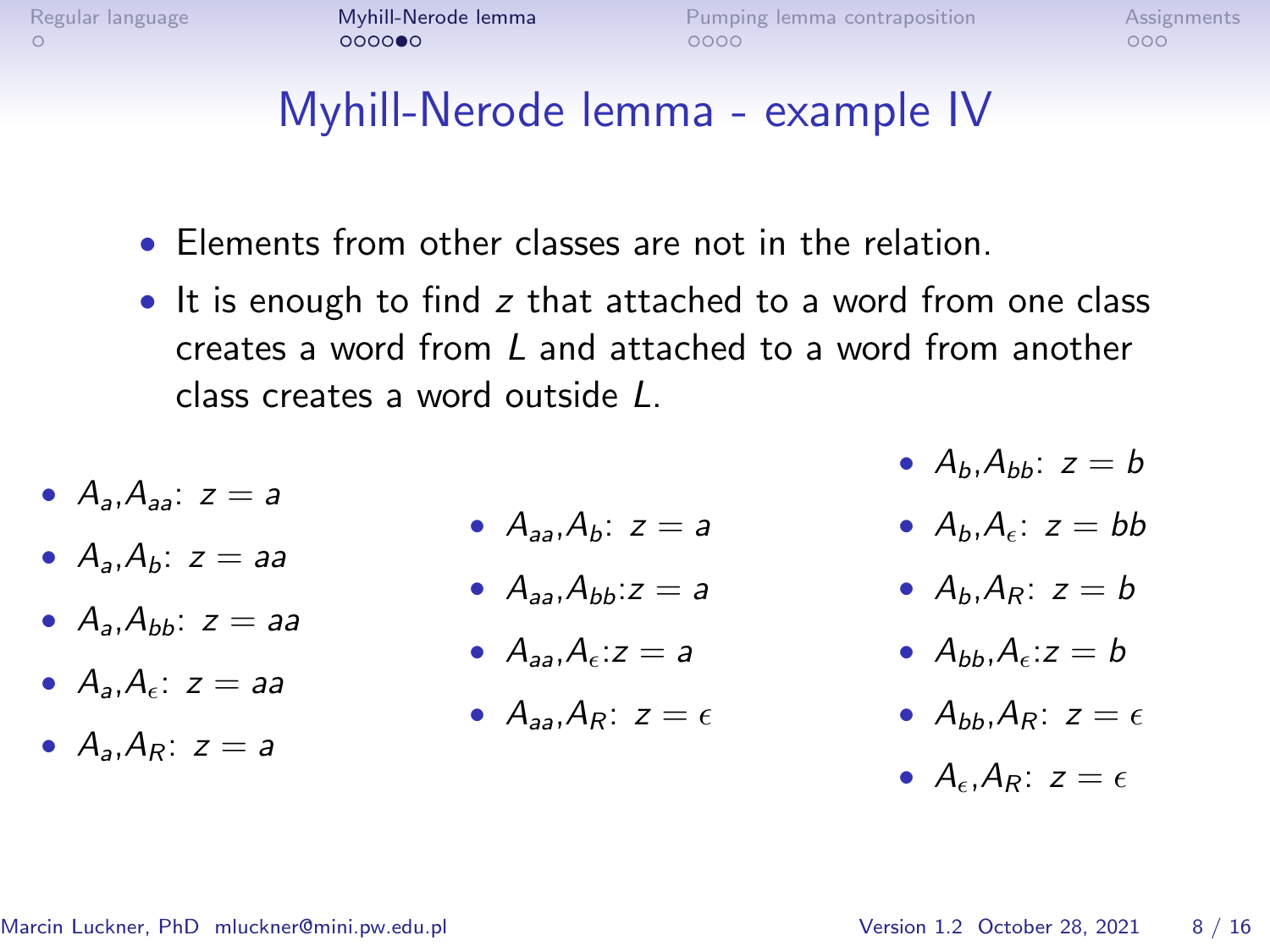# Myhill-Nerode lemma - example V

- $A_a$  words in L that end with a single a  $A_{aa}$  words in L that end with a double a  $A_b$  words in L that end with a single b  $A_{hh}$  words in L that end with a double b  $A_{\epsilon} {\{\epsilon\}}$  $A_R$  words that are not in L
- The number of classes is 6, which is finite.
- Therefore, L is regular.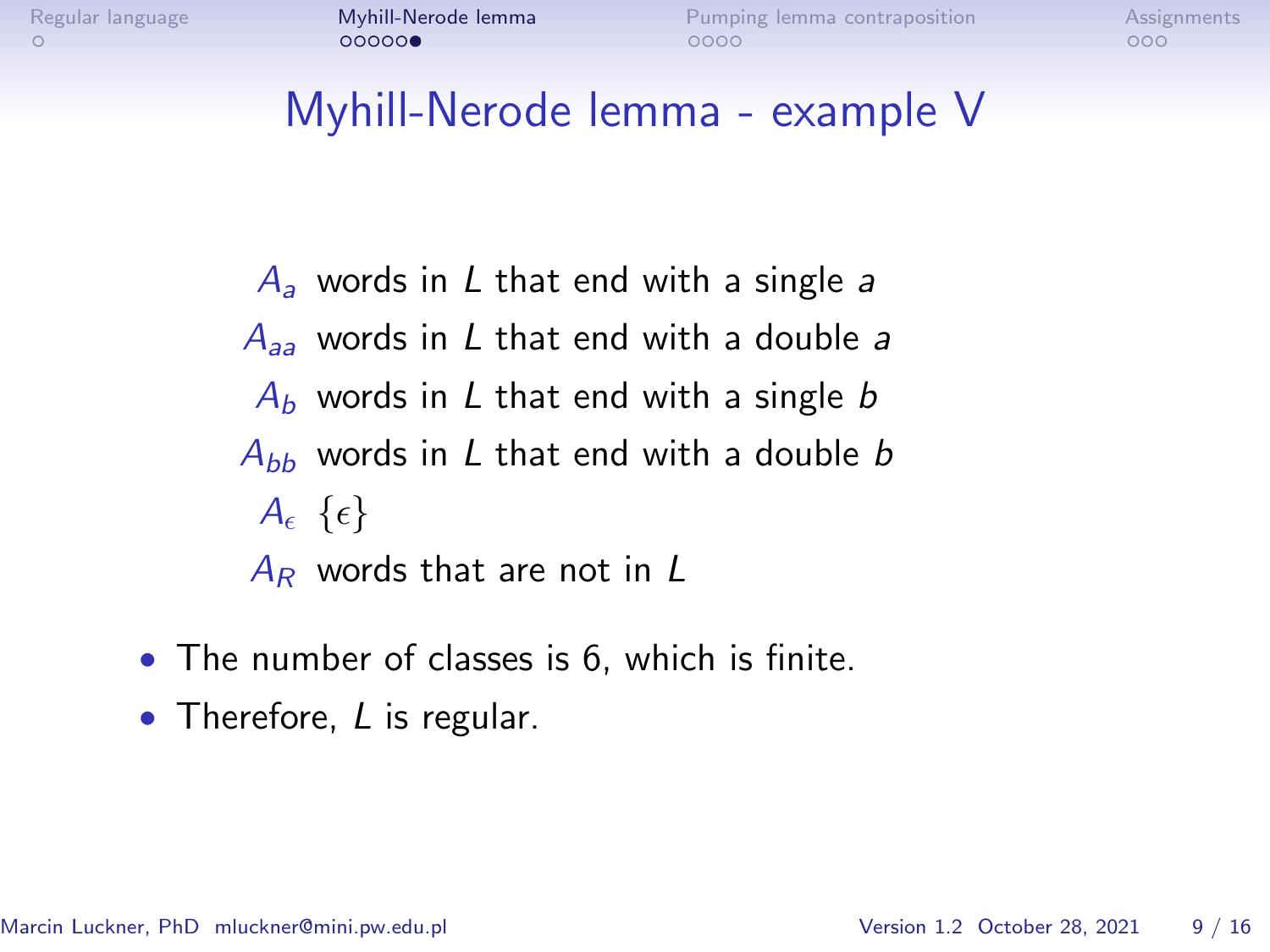<span id="page-8-0"></span>

### Pumping lemma contraposition

#### Pumping lemma contraposition

If for any constant  $n_l$  there exists a word  $z \in L$  such that

$$
(|z| \ge n_L) \wedge [(\forall_{u,v,w} z = uvw \wedge |uv| \le n_L \wedge |v| \ge 1)]_{i=0,1,2...} z_i = uv^i w \notin L]
$$

then language  $L$  is not regular.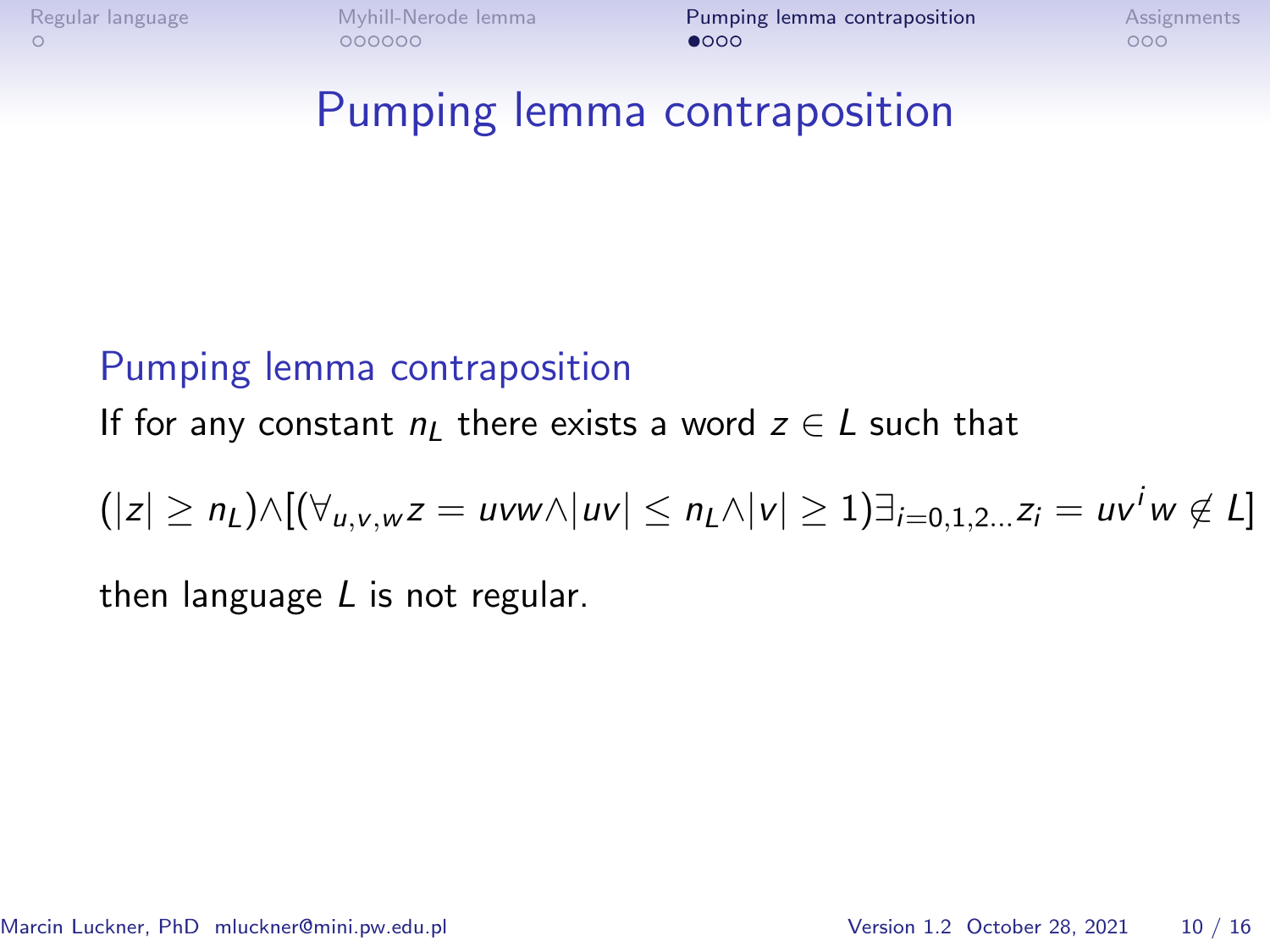# Pumping lemma contraposition - example I

- Use the pumping lemma contraposition to prove that the following language is not regular.
	- The language  $L = \{a^i b^j : i \geq j \geq 1\}$  over alphabet  $\Sigma = \{a, b\}$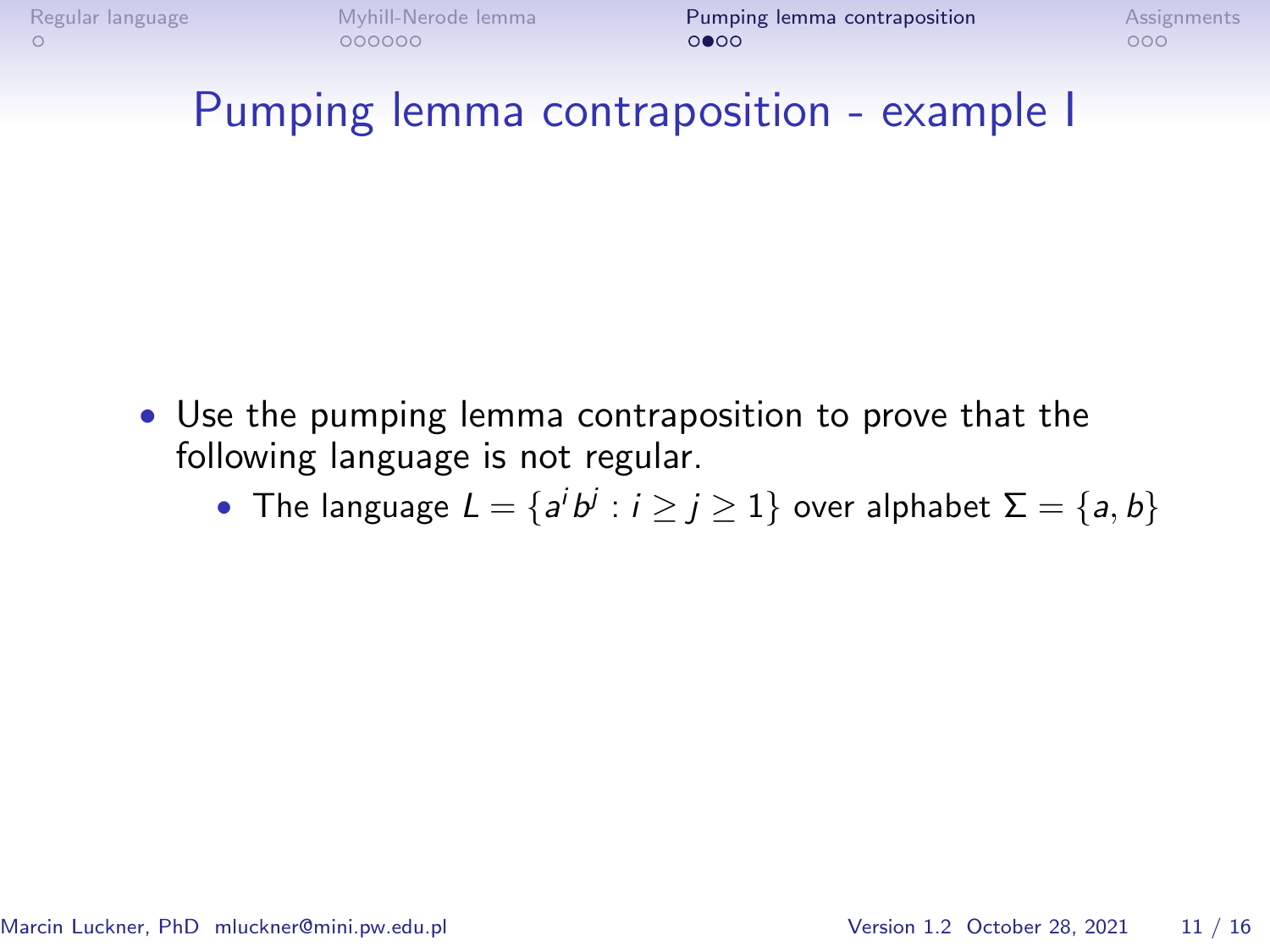# Pumping lemma contraposition - example II

- Use the pumping lemma contraposition we will show that exists such  $z = uvw$  from L that pumping segment v we can create a word not in L.
	- 1. For each  $n \in N$  word

$$
z=a^nb^n
$$

belongs to language L.

- 2. Because  $|uv| \le n$  then  $v = a^k$  where  $k \le n$ .
- 3. Let us take  $i = 0$ , then word

$$
z_0=a^{n-k}b^n\notin L
$$

Therefore, language L is not regular.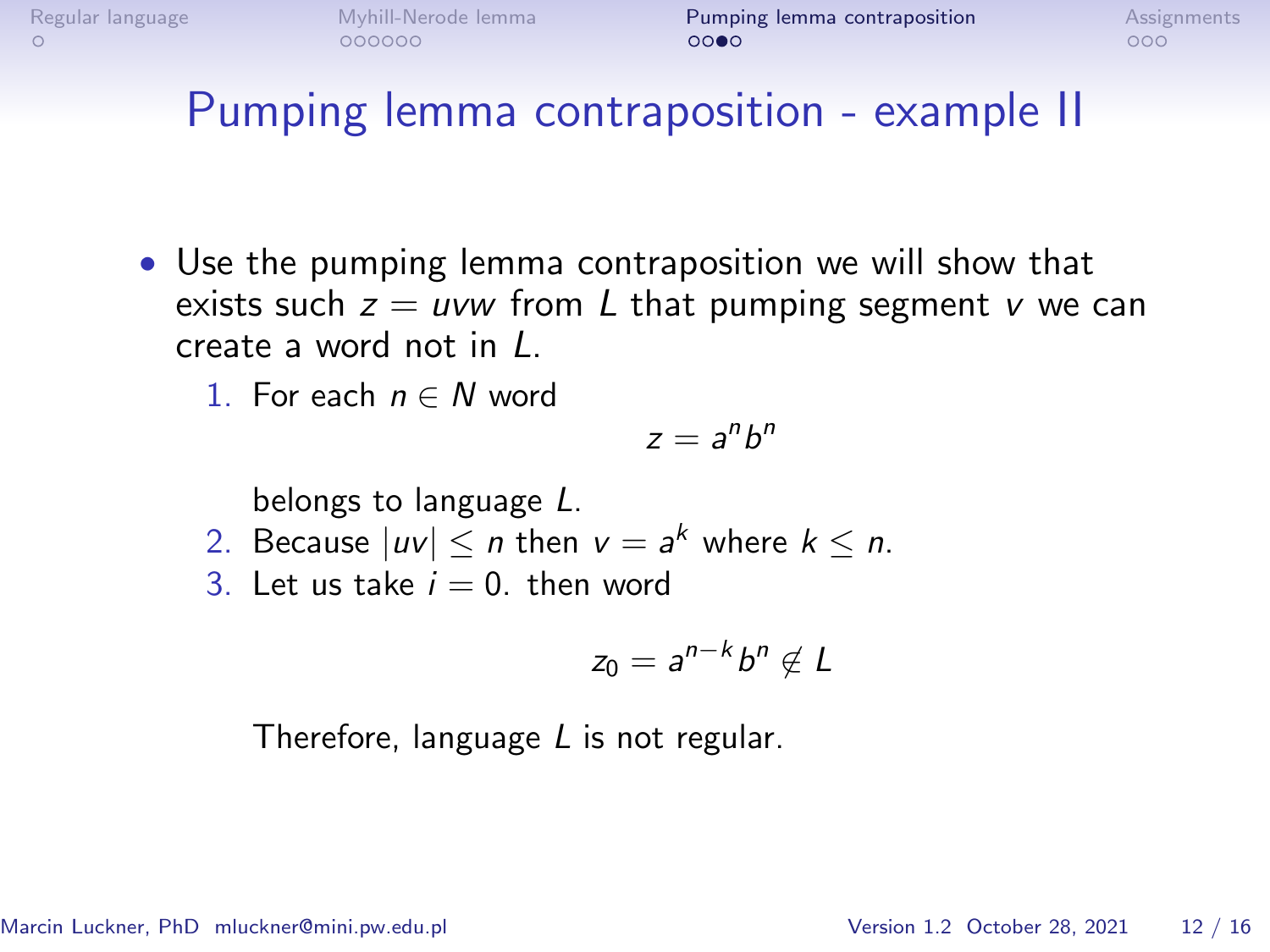# Pumping lemma contraposition - discussion

- The main aspect of the proof is a selection of  $z = uvw$  word.
- Part uv should be homogeneous. Then it is easier to describe all variants of v.
- The contraposition allows us to multiply  $(i > 1)$  or remove  $(i = 0)$  v.
- The word should be on the edge of the language. Then it is easy to modify the word in a way that creates a word not in L.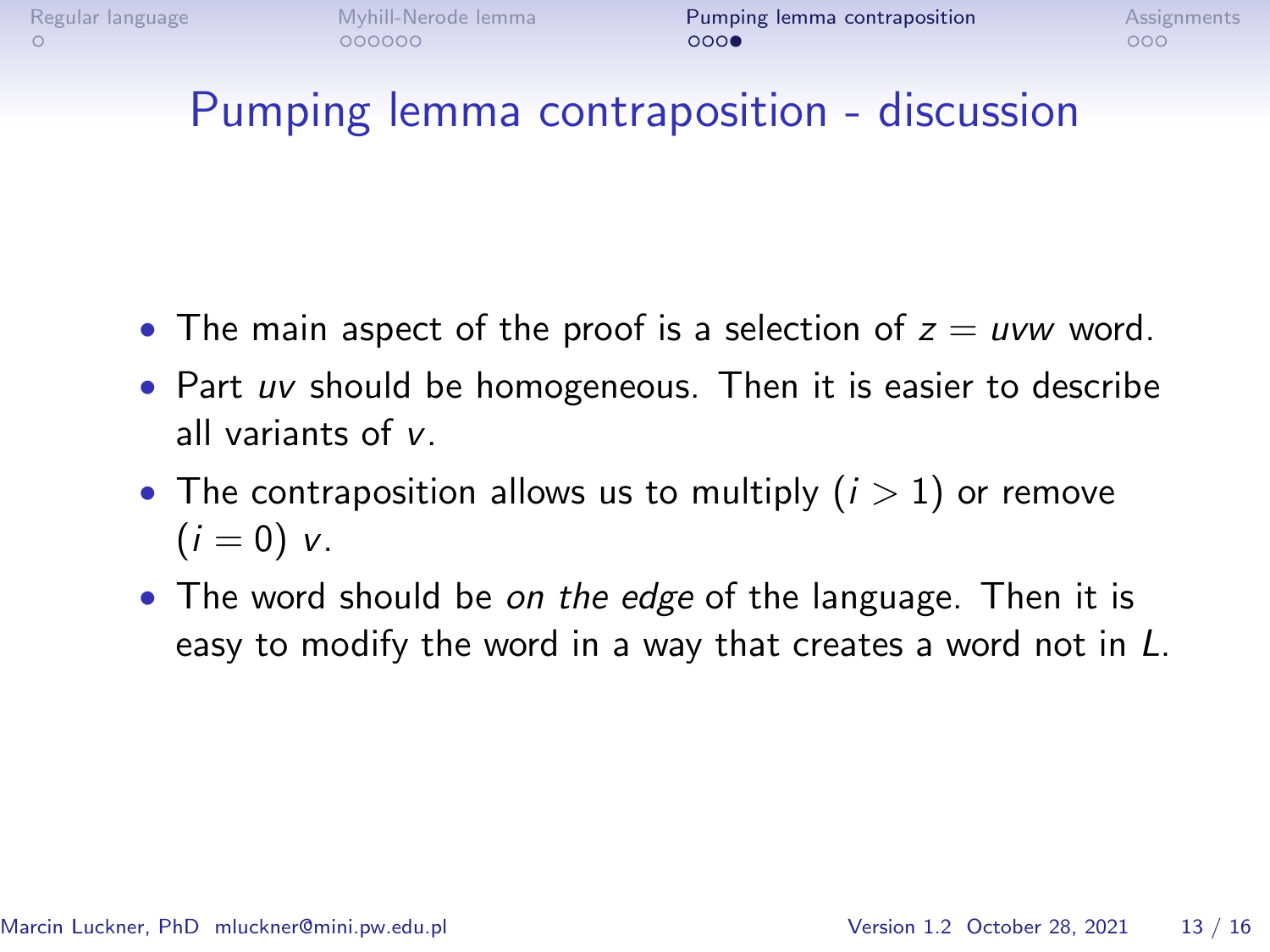<span id="page-12-0"></span>

# Assignments I

- 1. Which of the following languages are regular? Prove your answer
	- 1.1 The language  $L = \{a^i b^j a^k : i, j, k \in \mathbb{N} \land i + k \leq j \leq 100\}$  over alphabet  $\Sigma = \{a, b\}$
	- 1.2 The language  $L = \{a^i b^j c^k : i, j, k \in \mathbb{N} \land i + k \leq j\}$  over alphabet  $\Sigma = \{a, b, c\}$
	- 1.3 The language L over alphabet  $\Sigma = \{a, b, c\}$ , such that each sequence of identical letters is shorter than the previous one aaabbc  $\in L$ , aabbaac  $\notin L$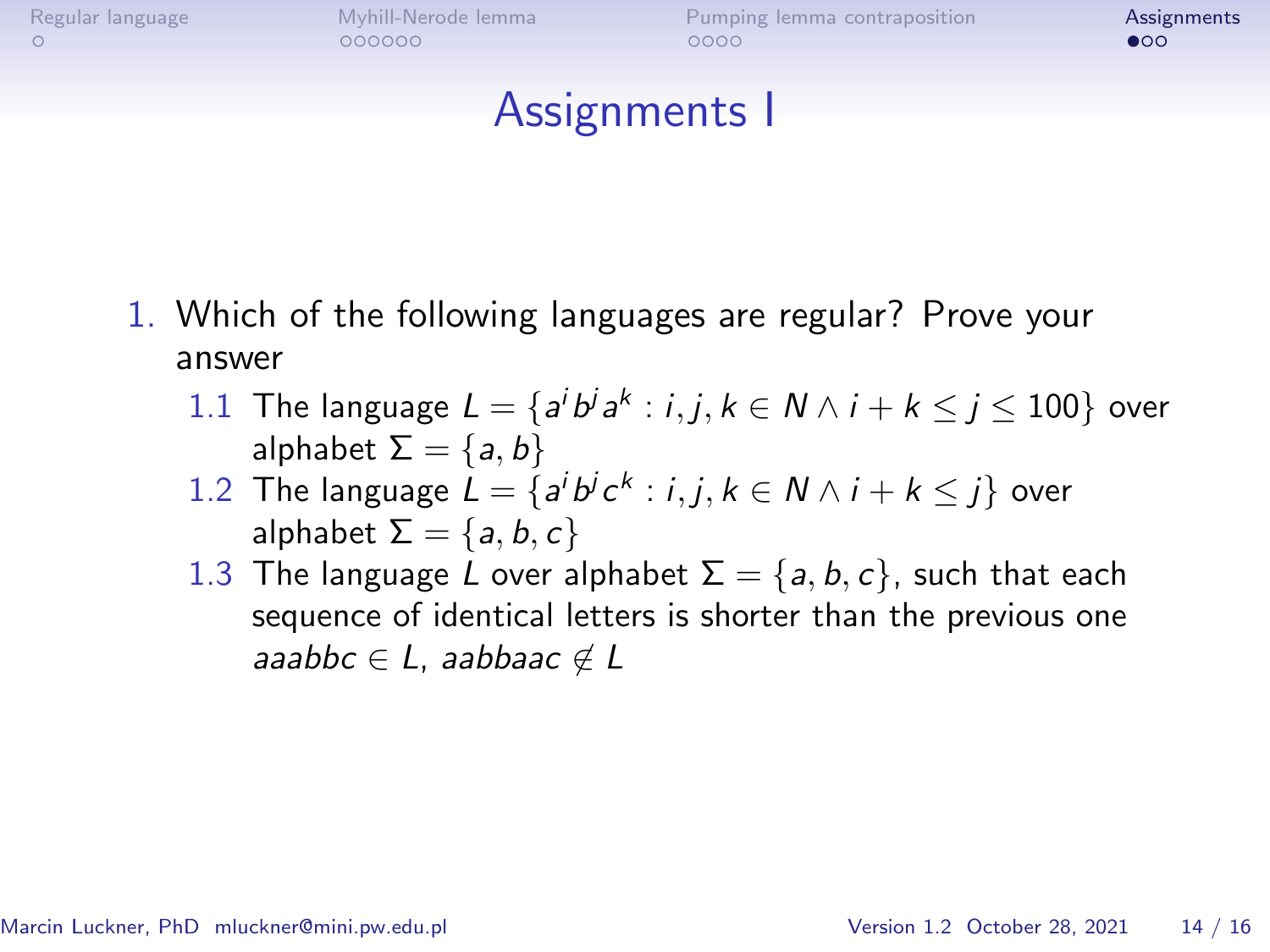# Assignments II

- 2. Use Myhill-Nerode theorem to prove that the following languages are regular
	- 2.1 The language L over alphabet  $\Sigma = \{0, 1\}$  contains words, which have at least two 1's after a pair of adjacent 0's and before the next pair of adjacent 0' or the end of a word. A sequence of three 0's is threatened as a single pair.  $10100101 \in L$ , 10100100  $\notin L$
	- 2.2 The language L over alphabet  $\Sigma = \{0, 1\}$  contains words, which are a binary representation of odd numbers without useless zeros.